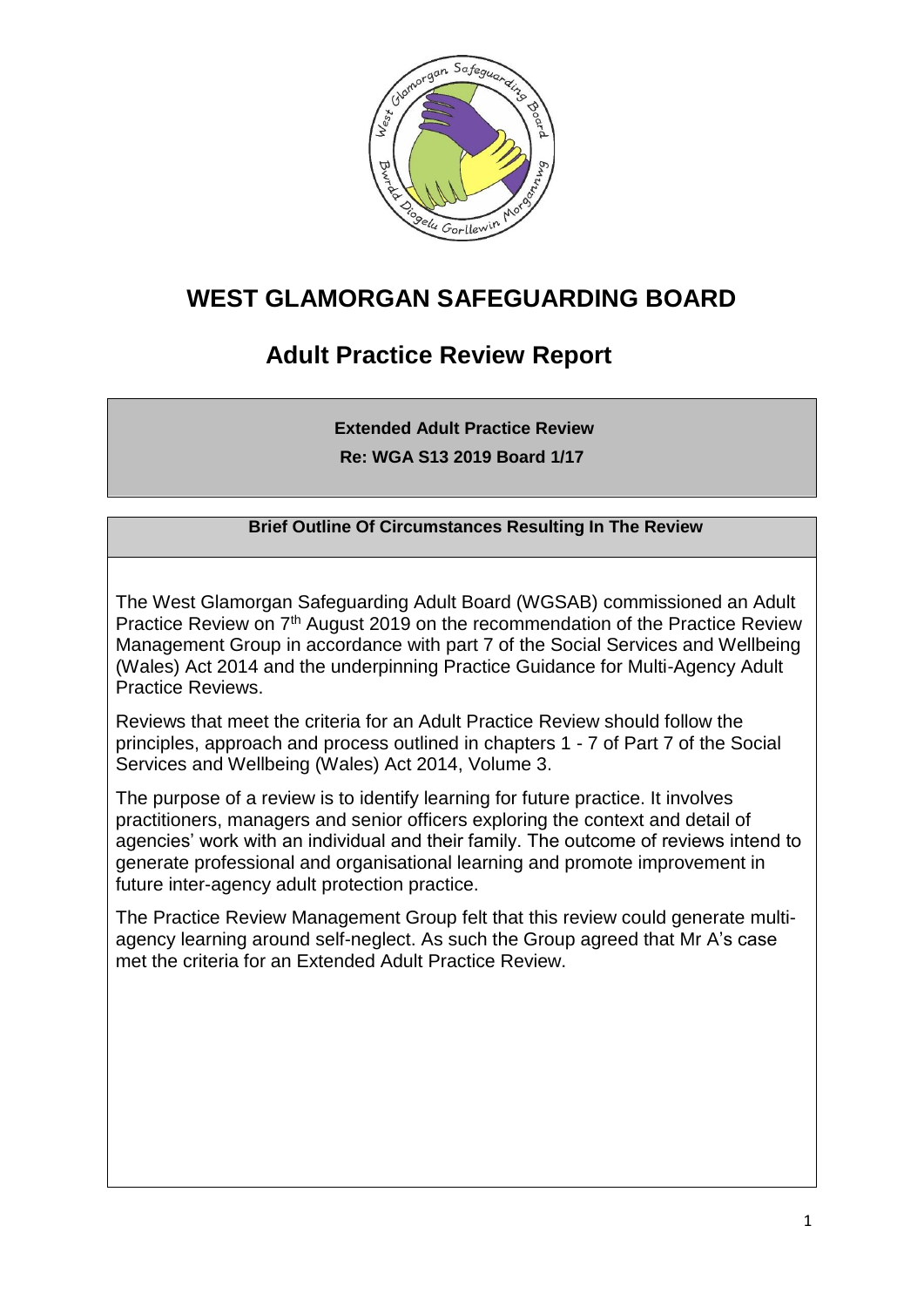## **Methodology and Scope of the review.**

The scope of the review was from the 1<sup>st</sup> February 2017 to 15<sup>th</sup> March 2019. Following the decision to carry out this Review an Adult Practice Review Panel was formed comprising of the following;

**Chair:** Chris Frey-Davies– Neath Port Talbot CBC

**Independent Reviewers:** Ali Davies - Neath Port Talbot CBC

Helen Sinclair - Neath Port Talbot CBC

West Glamorgan Safeguarding Board management Unit.

### **Panel Members:**

- South Wales Police
- Local Authority Adult Social Services
- Probation
- Health Board
- Local Authority Housing
- Welsh Ambulance Service Trust (WAST)

The panel met on four occasions prior to the Learning Event.

As part of the preparatory work the Reviewers met with the family to ensure that their wishes and views were represented at the Learning Event and within this report.

- All attendees were sent the chronology in advance of the Learning Event in order to be afforded the time to consider the following :
- What did you know
- What didn't you know
- What concerns did or didn't you have
- There was a delay in convening the Learning Event due to the unprecedented times of Covid 19 and working restrictions. The Learning Event was eventually held on 8<sup>th</sup> September 2020 with representation by professionals both managers and practitioners from the following partner agencies:
- WAST
- Local Authority Social Services
- Health Board representatives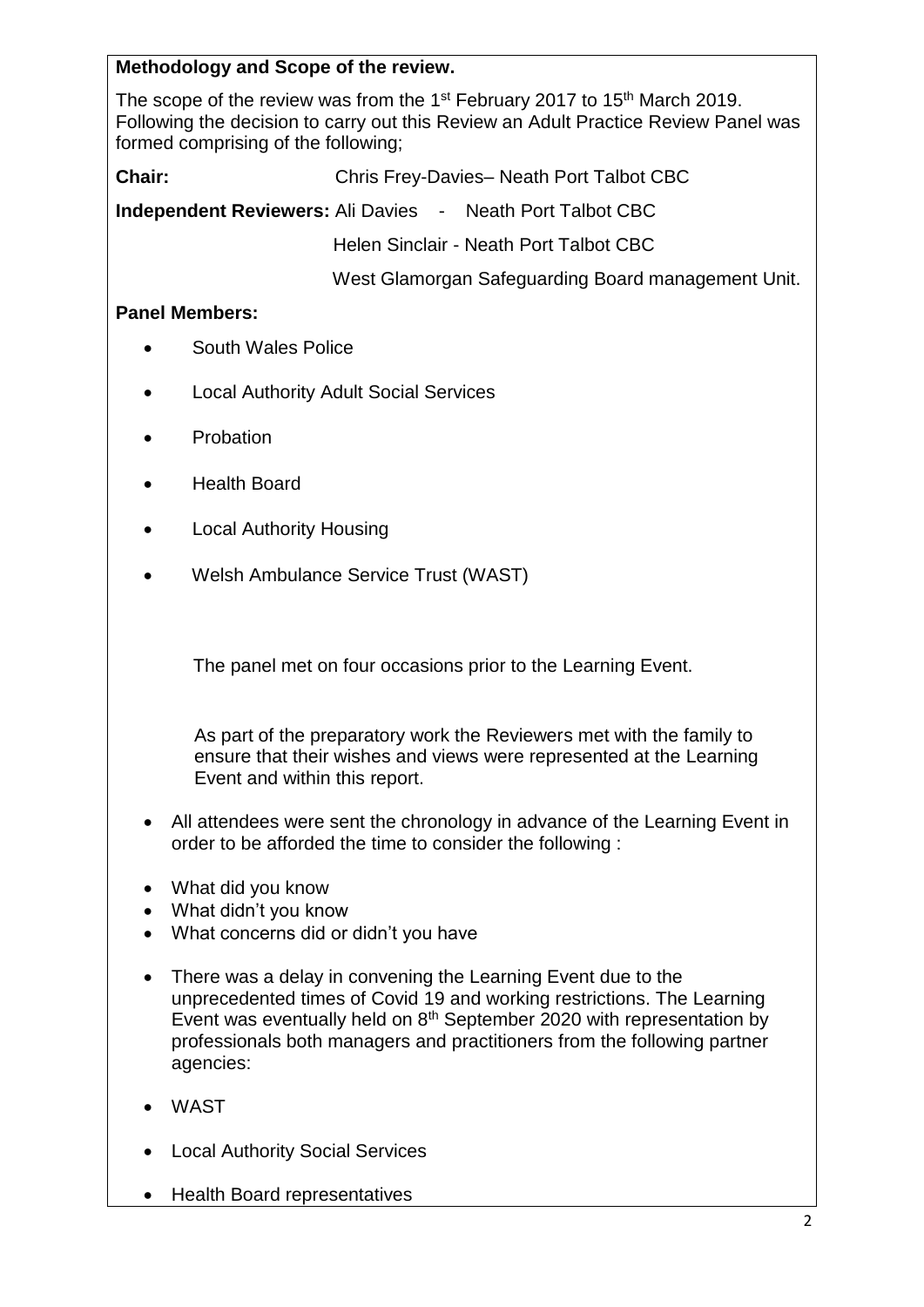- Local Authority Housing Department
- South Wales Police
- The Panel combined the learning event [Managers and Practitioners] to ensure effective use of time given the challenges associated in convening the learning event virtually as well as the small number of attendees.
- There was no representation from the GP Surgery.
- In order to remind participants of the context for the Adult Practice Review, they were each sent the timeline in advance of the Learning Event. Participants were asked to consider the entries specific to their respective agencies and to share what they did and why they did it against the background of their physical and psychological working environment.
- It was stressed at the outset by the Chair the point of the review is not to assign blame or responsibility, but to learn how to improve, and therefore the event should be seen as a learning opportunity.
- The Learning Event adopted a systems approach to help participants reflect, think and learn together in a safe environment. Managers and practitioners at the event were afforded the opportunity to identify key single and interagency learning points.
- The outcome of the event was positive with managers and practitioners from partner agencies working together. All participants were reflective and were prepared to review their individual and organisational working practices and procedures.
- Following the Learning Event, the GP's were written to on 2 separate occasions, followed up by a telephone call to offer them the opportunity to meet with the Reviewers and feed into the review process. The Reviewers spoke to the Practice Manager who confirmed that after reading the Chronology and reviewing the patient records there was nothing to add on the part of the GP Practice.
- While it is appreciated that GP's are very busy professionals, their lack of availability and their understanding of the requirement for them to attend the Learning Event as outlined in Part 7 of the Social Services and Wellbeing (Wales) Act 2014 will be escalated as a recommendation from this report.

# **Circumstances Resulting in the Review**

The referral for the Adult Practice Review was made following an investigation by South Wales Police.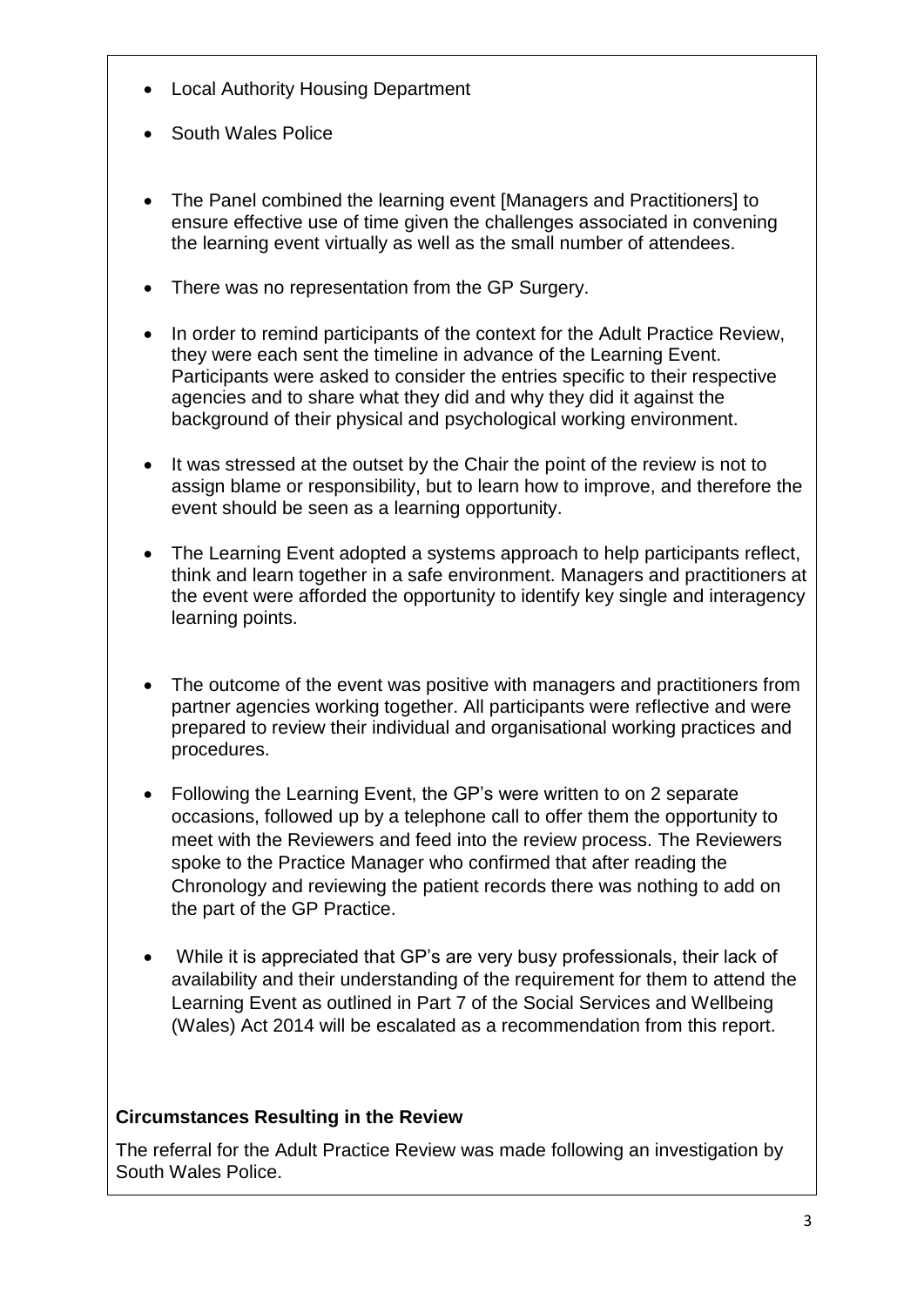- On 7<sup>th</sup> March 2019 Mr A was found semi-conscious on the floor in his home and an ambulance was called when it was believed he had fallen.
- Upon admission to hospital Mr A was in poor health. Mr A was emaciated, de-hydrated and had bruises over his body, including trauma to the right side of his head.
- Mr A later died in hospital as a combination of his overall condition.
- Medical cause of death 1a) Acute exacerbation of Chronic Pulmonary Disease 1b) Traumatic Right-Sided Subdural Haemorrhage.
- The coroner reported Mr A died in hospital from an acute exacerbation of chronic obstructive pulmonary disease which was a complication of the head injury that he sustained in an unwitnessed fall at home.
- A criminal investigation was undertaken and no offences were identified.

# **Background to the Adult Practice Review**

- It was agreed by the panel to conduct the review over a 2 year timeline between 01.02.17 – 15.03.19 during which time Mr A was in receipt of a Care and Support Plan by the Local Authority.
- Mr A resided at a council owned property where he had been for the majority of his years and was listed as a sole occupant.
- Mr A had mobility issues that made him rely on a walking stick and zimmer frame as well as a mobility scooter. There was also a stair lift fitted within the property.
- Mr A had additional health concerns namely, chronic obstructive pulmonary disease and arthritis, that resulted in him having a hospital bed, adaptations to raise his sofa and a commode to the ground floor of his property.

# **Subject of the Review**

- The review relates to Mr A an 83 year old, who according to information provided to the Local Authority Housing Department, lived alone.
- However it was evident from professionals who saw and worked with Mr A that his son unofficially lived at the property which transpired as, Mr A living on the ground floor and his son occupying the first floor.
- Consultation by the Reviewers with the family provided an insight into Mr A who tragically lost his two sons.
- Mr A refused to sleep upstairs following the death of his son in 2015.
- Mr A was the father to 4 boys. Mr A was married to the mother of his first born son, however this soon resulted in divorce and he lost all contact with his first born. Mr A went on to have 3 further sons from subsequent relationships.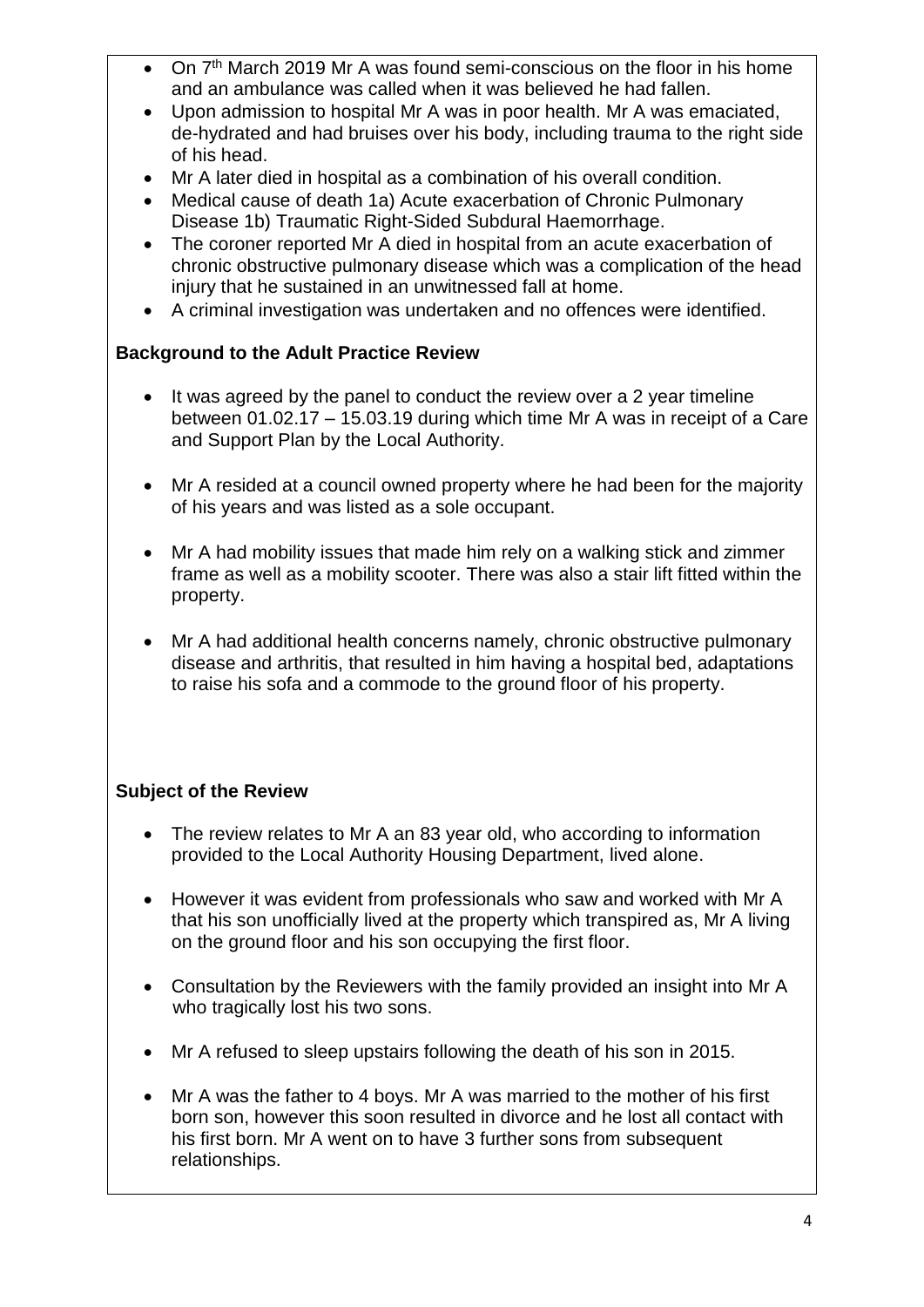- It was reported by his son B who lived with him, that Mr A 'hobbled' as a car mechanic and scaffolder for years before his health deteriorated.
- His son B shared that they had a 'love/hate relationship' and would often call the police on one another, however knew his father 'loved him and he was his favourite son'.
- Mr A liked to go out however was confined to the home following the battery of his mobility scooter being stolen and having insufficient funds to replace it. At home, Mr A liked to watch television and described his only other pleasure as smoking.
- Son B described the home conditions as 'filthy' resulting in carers refusing to attend the property, he also shared it was infested with rats. His son went on to say he was used to the home conditions as they were similar to what they were when he was a child.
- Son B described his father as 'stubborn, argumentative and distrusting of females and professionals'. He said 'everyone was ripping him off' (financially) to include one person in particular who was supposedly doing his shopping and cleaning, which he informed the social worker of.
- Son B spoke highly of the social worker describing her as the only one that did anything for his father. He said 'she tried to get services in but each time they closed the door in her face'. Granddaughter C also spoke positively of the social worker and her attempts to get services in place.
- Further conversations with Mr. A's granddaughter C said her grandfather was a very private man and didn't like people touching him. Granddaughter C suspected the family friend who was assisting Mr A with shopping, cooking and cleaning was mis-using his money which she reported to the social worker.
- Granddaughter C said she didn't really know her grandfather as the family had no contact with Mr A when she was growing up and only visited the home on a number of occasions in the last few years. C described the home as 'filthy'.

### **Practice And Organisational Learning**

#### **Multi-agency working**

- Effective communication between partner agencies is an important tool that is fundamental to ensure that relevant information is shared and to enable the implementation of appropriate measures where there are practice and / or safeguarding concerns.
- Mr A's social worker described him as a character, fiercely independent and it took a while for him to trust professionals. She was confident that Mr A was constantly assessed and was deemed to have capacity throughout her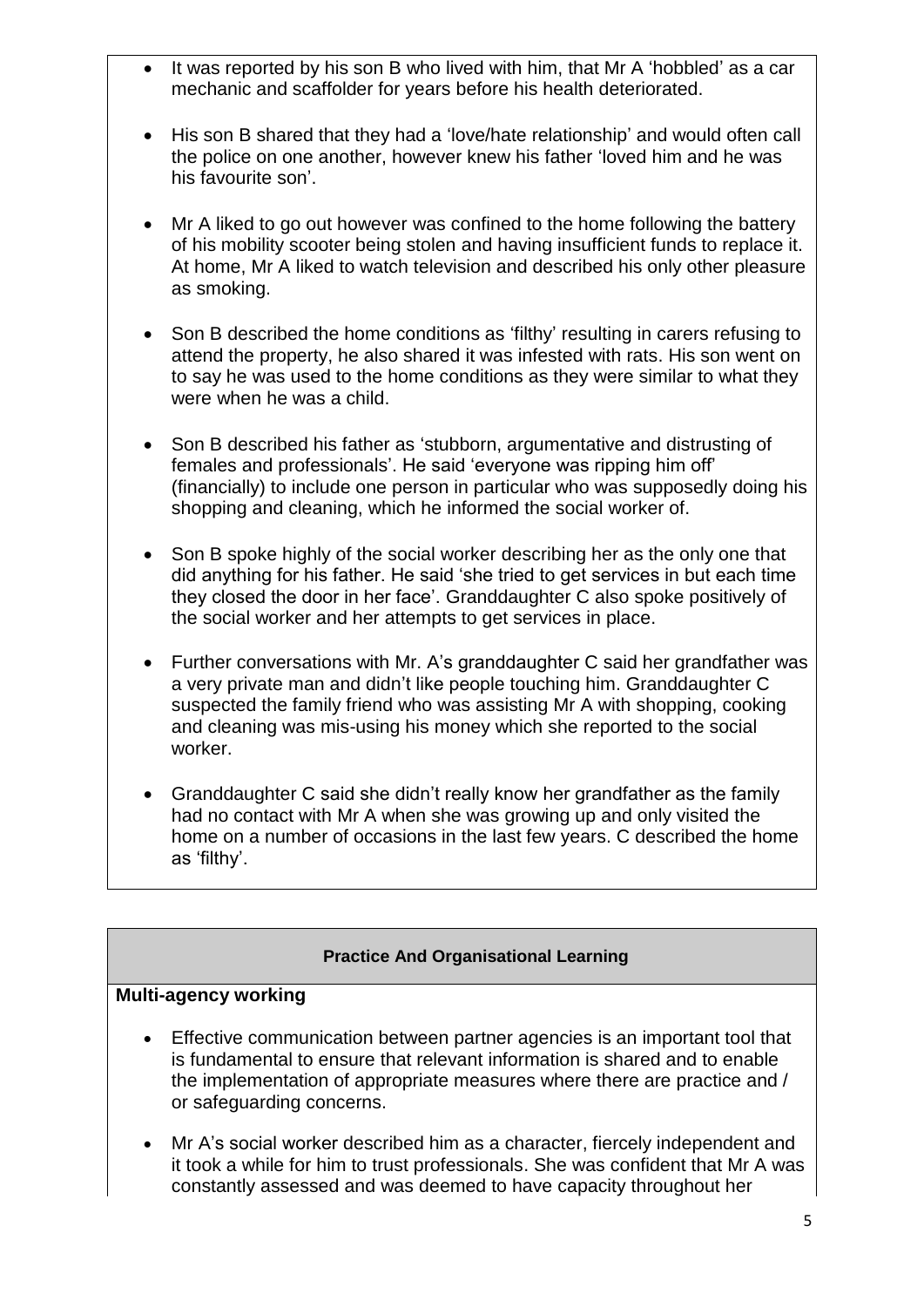involvement. She described home conditions as unfit, there was clutter everywhere, the settee was soaked in urine and the flooring was dirty throughout, as well as the front garden strewn with rubbish yet Mr A did not have funds to pay for a cleaner.

- Mr A was assessed as needing a package of care, brokerage explored all avenues however due to the poor home conditions and the risk assessment highlighting the need for the calls to be double staffed, no agencies were prepared to accept the work.
- Mr A was offered the opportunity to access respite in order for the house to be cleared and housing works to take place however Mr A refused to access respite as there was a top up fee to be paid which he could not afford.
- On the one occasion Mr A did agree to go into a residential home for a short period the acute clinical team made the decision that they could not support this as his needs could not be met as a consequence of his poor health and he needed to be admitted to hospital instead.
- The social worker shared she had a good working relationship with the community occupational therapist (OT) who provided aids to assist Mr A within his home.
- The social worker confirmed Mr A had a multi-agency outcome focused plan. The plan identified the need for a package of care, with Mr A's outcome being he wished to remain at home. Social worker shared she was very worried about Mr A's nutrition and hydration and took the initiative to arrange for the GP to prescribe nutrition drinks.
- Social worker raised concerns with her seniors in supervision that she felt a family friend was financially exploiting Mr A. The social worker had sight of bank statements evidencing what the friend was withdrawing however was told by Mr A that he was only receiving half the funds. Family members also raised their concerns with the social worker in relation to this matter. It was deemed as Mr A had capacity and chose to deal with the matter himself, in the absence of the police being notified there was nothing else that could have been done.
- This could have been a missed opportunity as Mr A appeared to be a vulnerable adult who potentially was being financially exploited. Had safeguarding been considered at this point Mr A might have been in a different place financially which could have supported his need to pay for a cleaner and other items that were required to improve home conditions and his quality of life.
- The social worker also had concerns in relation to his son's (B) ability to care for him, however Mr A wanted his son (B) to stay and care for him.
- From the reading of the timeline, it was shared at the event by the Community OT that she was not aware of the number of times Mr A had presented at the Hospital Emergency Department, furthermore the Hospital OT was not aware that there had been a service provided by the Community OT. It appears the NHS has several different recording systems which is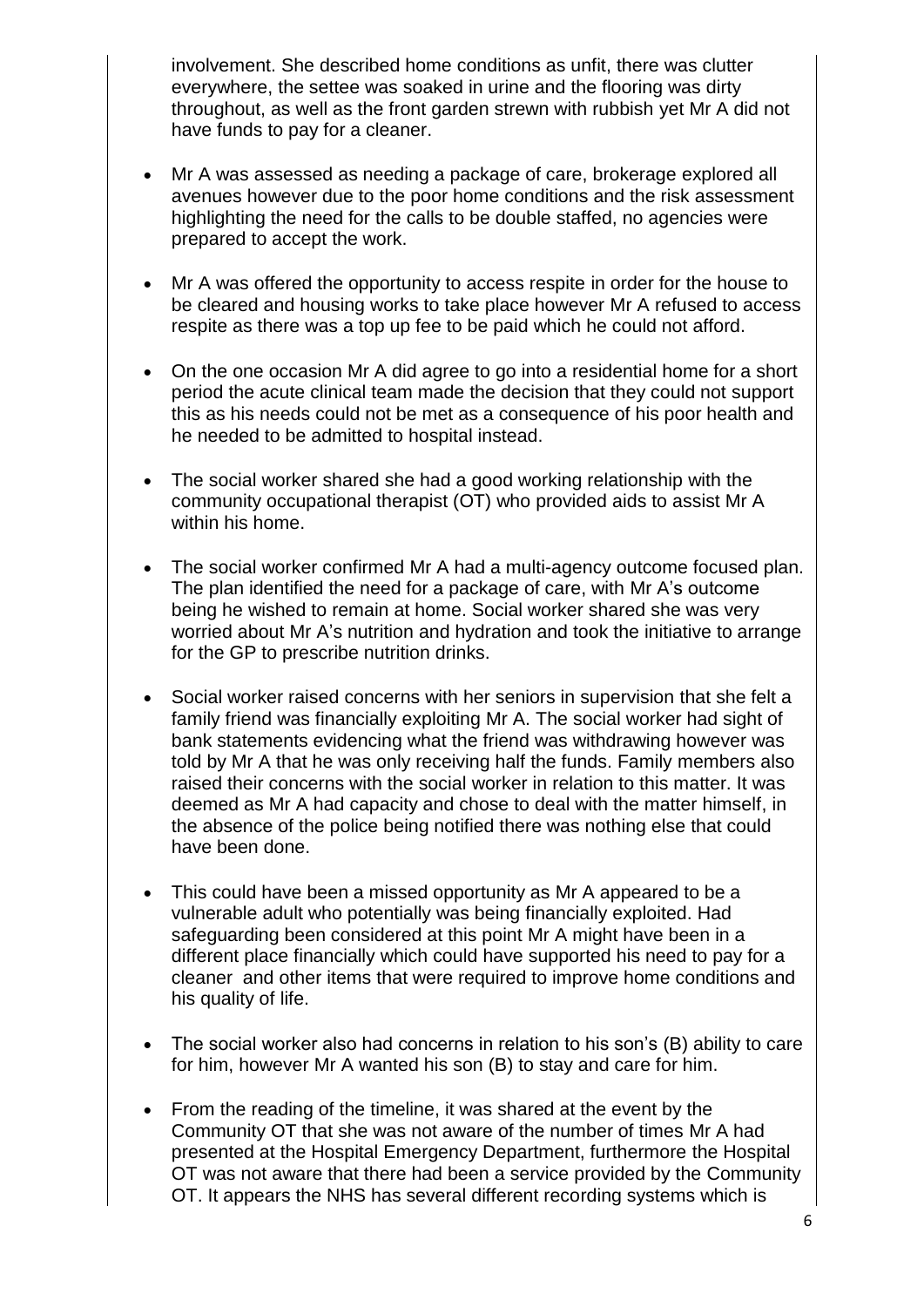dominated by the part of the service the individual works.

- Both Community OT and the Hospital OT suggested that they did not have access to the Clinical Systems. Further enquiries with the Health Board confirmed that any Health Board employee can access the Clinical Systems as required.
- The Emergency Department shared that they do not have access to the IT system that is used by Local Authority Social Services. Fortunately during normal working hours there is a social worker based within the Emergency Department and depending on his availability he is able to access the system and relay relevant information to his colleagues in the Emergency Department.
- However in his absence it was shared it can take anything from 45-60 minutes to obtain the relevant information required. Access to the system has been requested on numerous occasions to no avail.
- The Community OT shared that she had a very good working relationship with the social worker and undertook all her visits jointly. She reported Mr A declined additional support that could have been offered from the physiotherapist, each offer of support Mr A would say he did not need it as his son B would assist him.
- The Social Worker based in the Hospital Emergency Department felt he had really good working relationships with Mr A's Social Worker and his colleagues within the hospital department as well as having access to the various IT systems. He felt Mr A's social worker did everything she could however her hands were tied as Mr A had capacity.
- Similarly Housing were not aware of the number of hospital admissions or indeed the full extent of the work on the part of the Social Worker and the Community OT. Housing were also unaware of the partner agency concerns with regard the home conditions.
- Over the years Housing had undertaken repairs at the property and on one occasion at Mr A's request offered to support him with a move to another area. More recently contractors refused to enter the property to undertake much needed renovation works to the kitchen and bathroom as the unacceptable conditions within the property were deemed as a health and safety concern.
- Housing could have reported the matter to Environmental Health who would have most likely condemned the property. However this would have been counter-productive to the cause of Mr A as he refused the offer of alternative accommodation. Housing reinforced they would not take any action against the tenancy as the outcome would not be proportionate to the offences. The Reviewers felt this was clearly a pragmatic decision not to prosecute.
- Mr A would greet Housing Officers with abuse and refuse them entry into his home and when offered support to rectify the home conditions would turn all help of support down. Mr A was deemed to have capacity each time he interacted with Housing and made the choice not to engage with their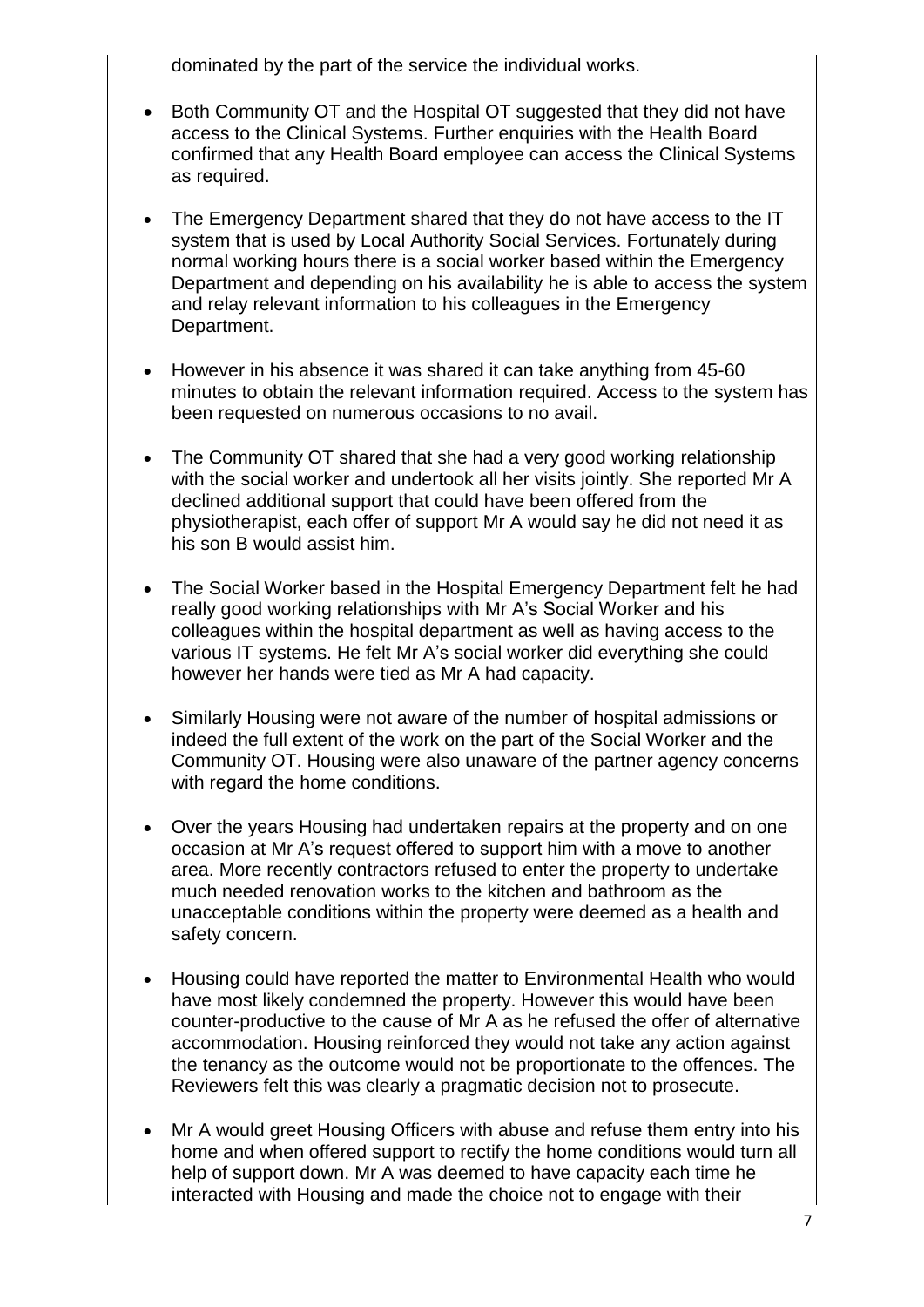services.

- WAST attended the home on 12 separate incidents, 1 was from a paramedic discharging duties on behalf of the GP and 2 instances related to Mr A's son B. Of the 9 attendances they submitted 3 safeguarding referrals relating to the appalling living conditions, frailty, older person care needs, emaciated condition as well as highlighting a fire hazard on 1 occasion.
- Other than these referrals and the paramedics updating the Emergency Department on arrival at hospital it felt that they effectively worked in isolation of the other agencies involved with Mr A.
- The Practitioner from WAST felt the home conditions were unacceptable saying 'home was appalling, it was not cluttered just extremely dirty ', however there is no direct mechanism between WAST and housing where these issues can be raised directly between the two agencies. From discussions at the event Housing shared the processes already in place with the Fire Service and Police whereby they regularly update Housing on visits they have undertaken to their properties.
- The event evidenced how agencies are already clearly thinking how they can take things forward with WAST and Housing agreeing to speak to their respective senior managers to develop a reporting mechanism going forward similar to that of the other emergency services.
- The Police representatives at the event shared similarly to other agencies that they were unaware of partner agency involvement and the amount of admissions Mr A had to the Hospital Emergency Department.
- They too described the home conditions as dirty and noted on one occasion that Mr A had no food. Mr A was described as looking malnourished, with serious concerns about his health. On three occasions Police attended the home concerns were such that Public Protection Notifications (PPNs) were submitted by attending officers and shared with Adult Services.
- It was clarified at the event by the Local Authority that there is no requirement or expectation for social services to hold multi agency meetings on Care and Support cases. The Care and Support Plan is reviewed on a regular basis however there is no multi agency working other than when a service is inputted.
- Local Authority Social Services Management at the Learning Event shared that the process has since changed when it comes to sharing responsibility and as a team going forward have started to bring back the process of Case Conferences and sharing risks with partner agencies.

### **Mental Capacity**

 'Mental capacity is the ability to make specific decisions at specific timepoints. Everyone is assumed to have it until proven otherwise. Unfortunately, when an injury, illness or difficulty with the mind or brain occurs, we can lose the capacity to make certain decisions. Laws have been put in place to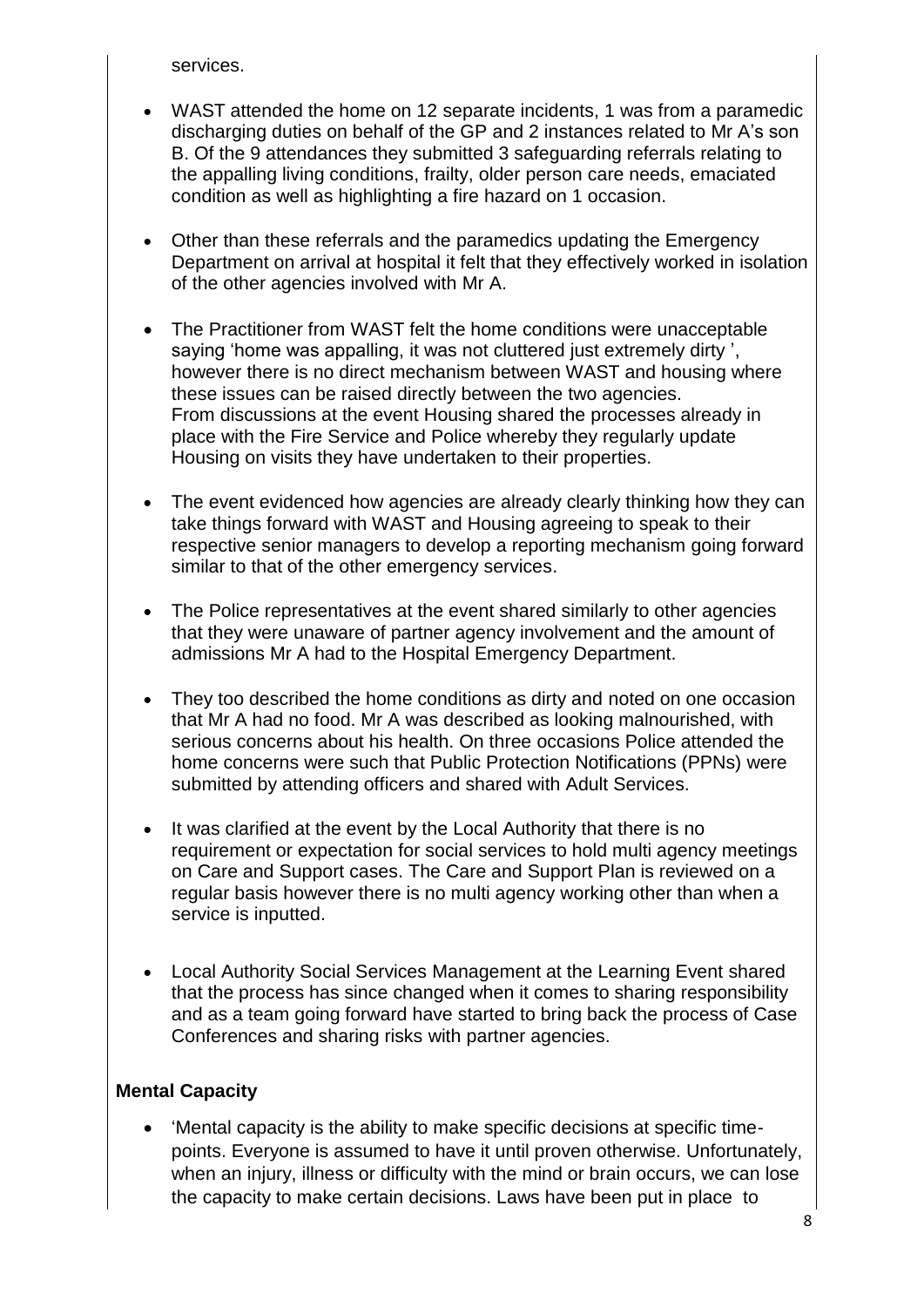ensure that people without mental capacity will be supported and their rights protected' (Mackenzie and Wilkinson, 2020: xii)

- The common theme throughout the event by all agencies was that despite services being offered Mr A was deemed by professionals to make unwise decisions as he constantly refused services and support. Mr A was assessed on each occasion as having capacity when he made these choices.
- The Social Worker was very clear in that each time she met Mr A she would informally assess Mr A's capacity and enter a note in her recordings to this effect. The Social Worker confirmed at the Learning Event that there was never a need to formally assess Mr A as he was always deemed to have capacity when she visited.
- Had the Social Worker deemed Mr A to have lacked capacity then she would have completed a formal assessment and attached the paperwork to her recording.
- Of the 9 incidents that WAST attended Mr A's home address. He was deemed to lack capacity on only one occasion. This was in relation to an acute clinical presentation which he recovered from, following conveyance to Hospital.
- The Emergency Department Consultant confirmed that Mr A attended their Emergency Department on 8 occasions and on each occasion he was deemed to have capacity.
- Similarly on the occasions Mr A refused medical intervention and discharged himself against medical advice, the relevant form was completed by the medical staff treating Mr A which evidenced he knew what he was doing and was deemed to have capacity on each occasion.
- The hospital Social Worker shared that capacity is always considered when a patient is admitted to the Emergency Department. Details from the paramedics would be factored into any capacity assessment be that formally or informally.

### **Safeguarding concerns:**

### **As Reviewers the safeguarding concerns have been listed numerically.**

- 1) WAST and the hospital submitted safeguarding reports at various points in time. The referrers did not receive any feedback from the referrals which poses the question what if they did not agree with the outcome.
- 2) The WAST practitioner provided an explanation as to why not all incidents resulted in a safeguarding report, despite colleagues entering the same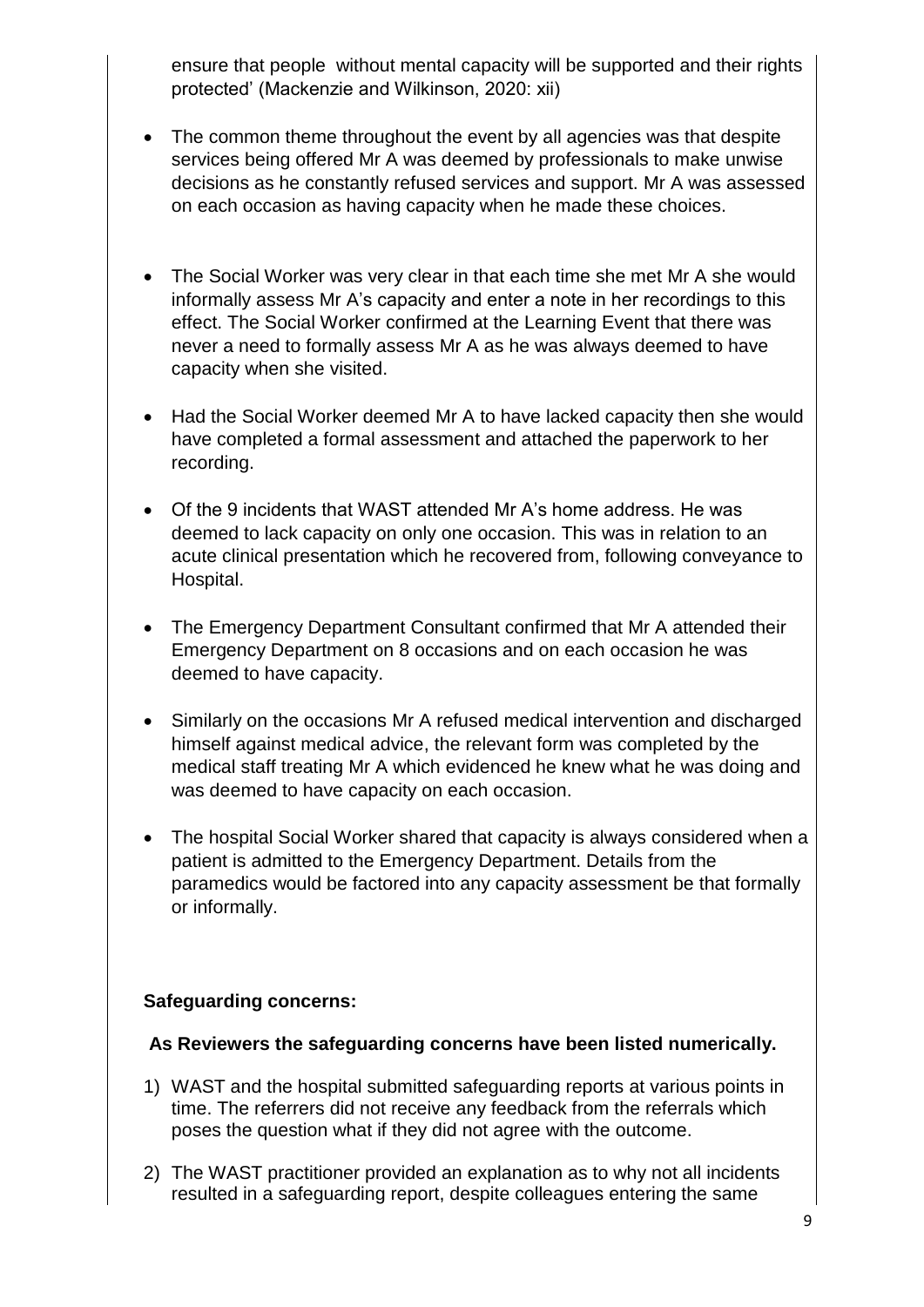home conditions mentioned previously. Anecdotally, some staff have become reluctant to raise safeguarding reports, due to not receiving feedback when they have raised concerns in the past. The practitioner advised that they were recently made aware that report makers can request feedback following the submission of a safeguarding report.

- 3) During this timeline the WAST referral system was a paper report, which was faxed (later emailed) to WAST control room for the Duty Control Manager to facilitate the process of sharing the form to Local Authority. Fax machines or printers did not often work at locality stations so staff felt that the task became onerous, so could be deterred from making a referral due to these issues.
- 4) The Chair stressed, whereas good practice is feedback should be provided to the referrer, should this not be the case and if there is no response within 7 days then it is incumbent on the referrer to chase this up.
- 5) The Social Worker shared that any safeguarding reports received by the department are dealt with by management. It was not clear whether a certain number of reports received within a period of time would be a trigger point or not and how these would be dealt with.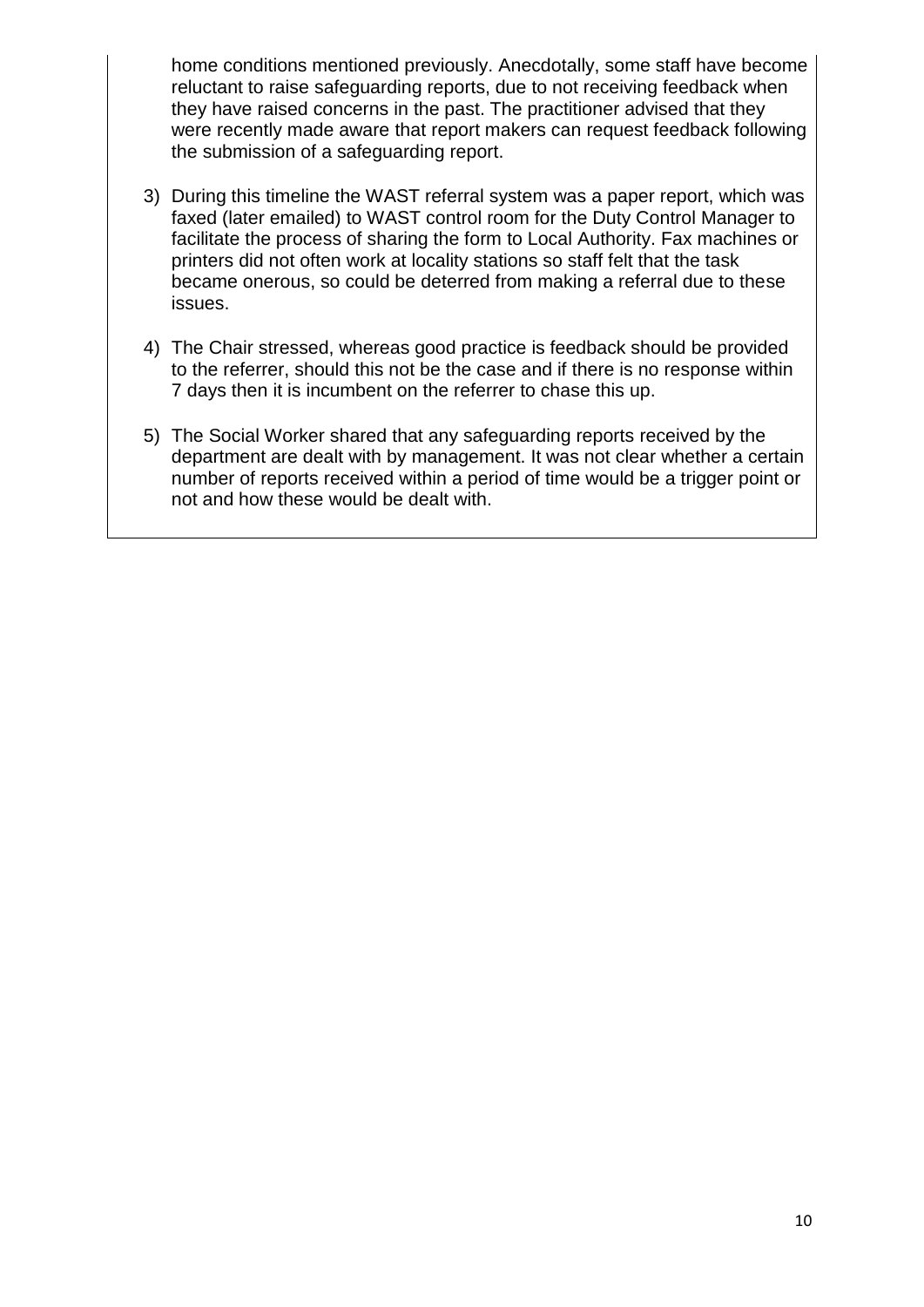# **Improving Systems and Practice** (**What needs to be done differently in the future and how this will improve future practice and systems to support practice) Again for the purpose of transparency and ease of reading all suggestions and recommendations have been set out numerically:**  1) The absence of representation on the part of the GP surgery to be raised with the Board. 3 GP's, 1 GP paramedic and the practice manager were invited to the learning event however, apologies were only received from 1 invitee. 2) The Board should develop a multi-agency self-neglect tool. This will inform and enrich practice going forward, to share wider with partner agencies. 3) Health Board staff being aware that they can access the different systems, the process of requesting access via the Portal, and in particular for community staff, how widely the Mobilisation project is now rolled out that staff can access systems remotely. 4) Since July 2020 all WAST emergency and non- emergency staff have been issued with iPads. This has enabled the organization to introduce an electronic safeguard reporting system. This ensures that a completed safeguarding report is automatically emailed to the relevant Local Authority. Making the process easier to use, more robust and information shared in a timely manner. 5) Social Care and the Health Board should consider how communication can improve in the absence of a universal IT system. 6) To improve communication and information sharing, the Local Authority (regional) to consider how care and support cases are reviewed through a multi-agency lens, which will provide a far more holistic approach and better outcomes for the individual. 7) The Safeguarding Board to review how Mental Capacity is assessed across the region to ensure best practice and consistency. **Reminders of Practice** Professionals are reminded that capacity should not be a barrier to raising

In line with Handling Individual Cases Volume 6, outcomes of safeguarding reports should be fed back in line with the Wales Safeguarding Procedures;

safeguarding concerns.

Where a report is made to social services by telephone, the person making the report should confirm the report in writing within 24 hours. Once the written report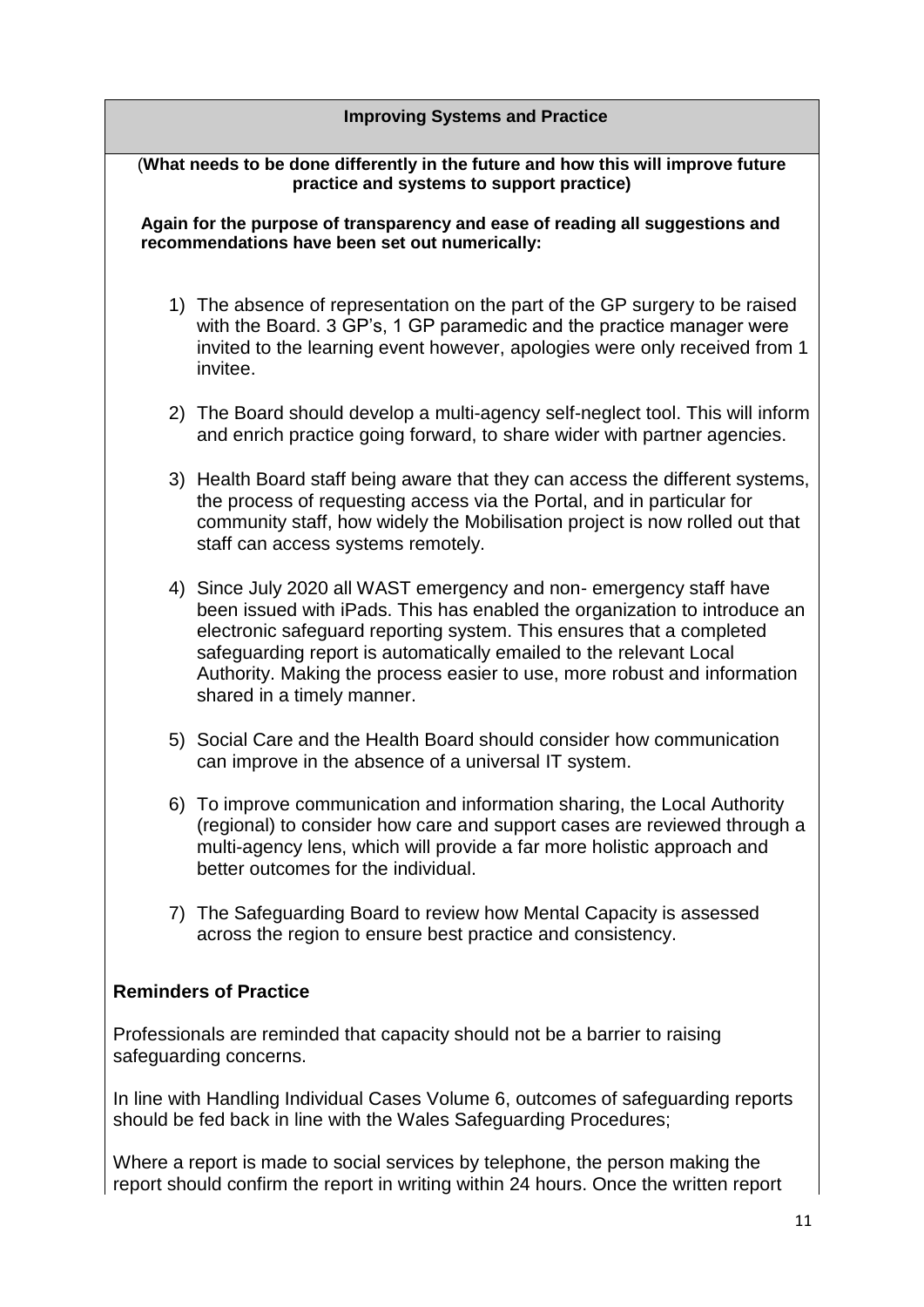has been received by social services, the person making the report should receive an acknowledgement within 7 working days. If they do not receive this, they should always contact social services again.

[https://safeguarding.wales/adu/a3pt1/a3pt1.p4.html.](https://safeguarding.wales/adu/a3pt1/a3pt1.p4.html)

All practitioners included in the timeline need to take responsibility and attend the learning event, this will afford everyone the opportunity to understand why individuals did what they did and to make changes where appropriate to do so.

| <b>Statement by Reviewer(s)</b>                                                                                                                                                                                                                                                                                                                                                                                                                                                                                                                                                                                         |                   |            |                                                                                                                                                                                                                                                                                                                                                                                                                                                                                                                                                                                                                                       |                                         |  |  |  |  |
|-------------------------------------------------------------------------------------------------------------------------------------------------------------------------------------------------------------------------------------------------------------------------------------------------------------------------------------------------------------------------------------------------------------------------------------------------------------------------------------------------------------------------------------------------------------------------------------------------------------------------|-------------------|------------|---------------------------------------------------------------------------------------------------------------------------------------------------------------------------------------------------------------------------------------------------------------------------------------------------------------------------------------------------------------------------------------------------------------------------------------------------------------------------------------------------------------------------------------------------------------------------------------------------------------------------------------|-----------------------------------------|--|--|--|--|
| <b>REVIEWER 1</b>                                                                                                                                                                                                                                                                                                                                                                                                                                                                                                                                                                                                       |                   |            | <b>REVIEWER 2</b>                                                                                                                                                                                                                                                                                                                                                                                                                                                                                                                                                                                                                     |                                         |  |  |  |  |
|                                                                                                                                                                                                                                                                                                                                                                                                                                                                                                                                                                                                                         |                   | Ali Davies | (as                                                                                                                                                                                                                                                                                                                                                                                                                                                                                                                                                                                                                                   | <b>Helen Sinclair</b>                   |  |  |  |  |
|                                                                                                                                                                                                                                                                                                                                                                                                                                                                                                                                                                                                                         |                   |            | appropriate)                                                                                                                                                                                                                                                                                                                                                                                                                                                                                                                                                                                                                          |                                         |  |  |  |  |
| Statement of independence from the case                                                                                                                                                                                                                                                                                                                                                                                                                                                                                                                                                                                 |                   |            |                                                                                                                                                                                                                                                                                                                                                                                                                                                                                                                                                                                                                                       | Statement of independence from the case |  |  |  |  |
| Quality Assurance statement of qualification                                                                                                                                                                                                                                                                                                                                                                                                                                                                                                                                                                            |                   |            | Quality Assurance statement of qualification                                                                                                                                                                                                                                                                                                                                                                                                                                                                                                                                                                                          |                                         |  |  |  |  |
| I make the following statement that<br>prior to my involvement with this learning<br>review:-<br>I have not been directly concerned with<br>$\bullet$<br>the individual or family, nor have I given<br>professional advice on the case.<br>I have had no immediate line<br>management of the practitioner(s)<br>involved.<br>I have the appropriate recognised<br>qualifications, knowledge and experience<br>and training to undertake the review.<br>The review was conducted appropriately<br>$\bullet$<br>and was rigorous in its analysis and<br>evaluation of the issues as set out in the<br>Terms of Reference. |                   |            | I make the following statement that<br>prior to my involvement with this learning<br>review:-<br>I have not been directly concerned with<br>$\bullet$<br>the individual or family, nor have I given<br>professional advice on the case<br>I have had no immediate line<br>$\bullet$<br>management of the practitioner(s)<br>involved.<br>• I have the appropriate recognised<br>qualifications, knowledge and experience<br>and training to undertake the review.<br>The review was conducted appropriately<br>$\bullet$<br>and was rigorous in its analysis and<br>evaluation of the issues as set out in the<br>Terms of Reference. |                                         |  |  |  |  |
| <b>Reviewer 1</b><br>(Signature)                                                                                                                                                                                                                                                                                                                                                                                                                                                                                                                                                                                        | <b>AIDAVIES</b>   |            | <b>Reviewer 2</b><br>(Signature)                                                                                                                                                                                                                                                                                                                                                                                                                                                                                                                                                                                                      | $1.51 -$                                |  |  |  |  |
| <b>Name</b><br>(Print)                                                                                                                                                                                                                                                                                                                                                                                                                                                                                                                                                                                                  | <b>Ali Davies</b> |            | <b>Name</b><br>(Print)                                                                                                                                                                                                                                                                                                                                                                                                                                                                                                                                                                                                                | <b>Helen Sinclair</b>                   |  |  |  |  |
| Date                                                                                                                                                                                                                                                                                                                                                                                                                                                                                                                                                                                                                    | 12.03.21          |            | <b>Date</b>                                                                                                                                                                                                                                                                                                                                                                                                                                                                                                                                                                                                                           | 12.03.21                                |  |  |  |  |
|                                                                                                                                                                                                                                                                                                                                                                                                                                                                                                                                                                                                                         |                   |            |                                                                                                                                                                                                                                                                                                                                                                                                                                                                                                                                                                                                                                       |                                         |  |  |  |  |
| <b>Chair of Review Panel</b><br>(Signature)                                                                                                                                                                                                                                                                                                                                                                                                                                                                                                                                                                             |                   |            | <b>C.Frey Davies</b>                                                                                                                                                                                                                                                                                                                                                                                                                                                                                                                                                                                                                  |                                         |  |  |  |  |
| <b>Name</b><br>(Print)                                                                                                                                                                                                                                                                                                                                                                                                                                                                                                                                                                                                  |                   |            | <b>Chris Frey-Davies</b>                                                                                                                                                                                                                                                                                                                                                                                                                                                                                                                                                                                                              |                                         |  |  |  |  |

**Date** 12.03.21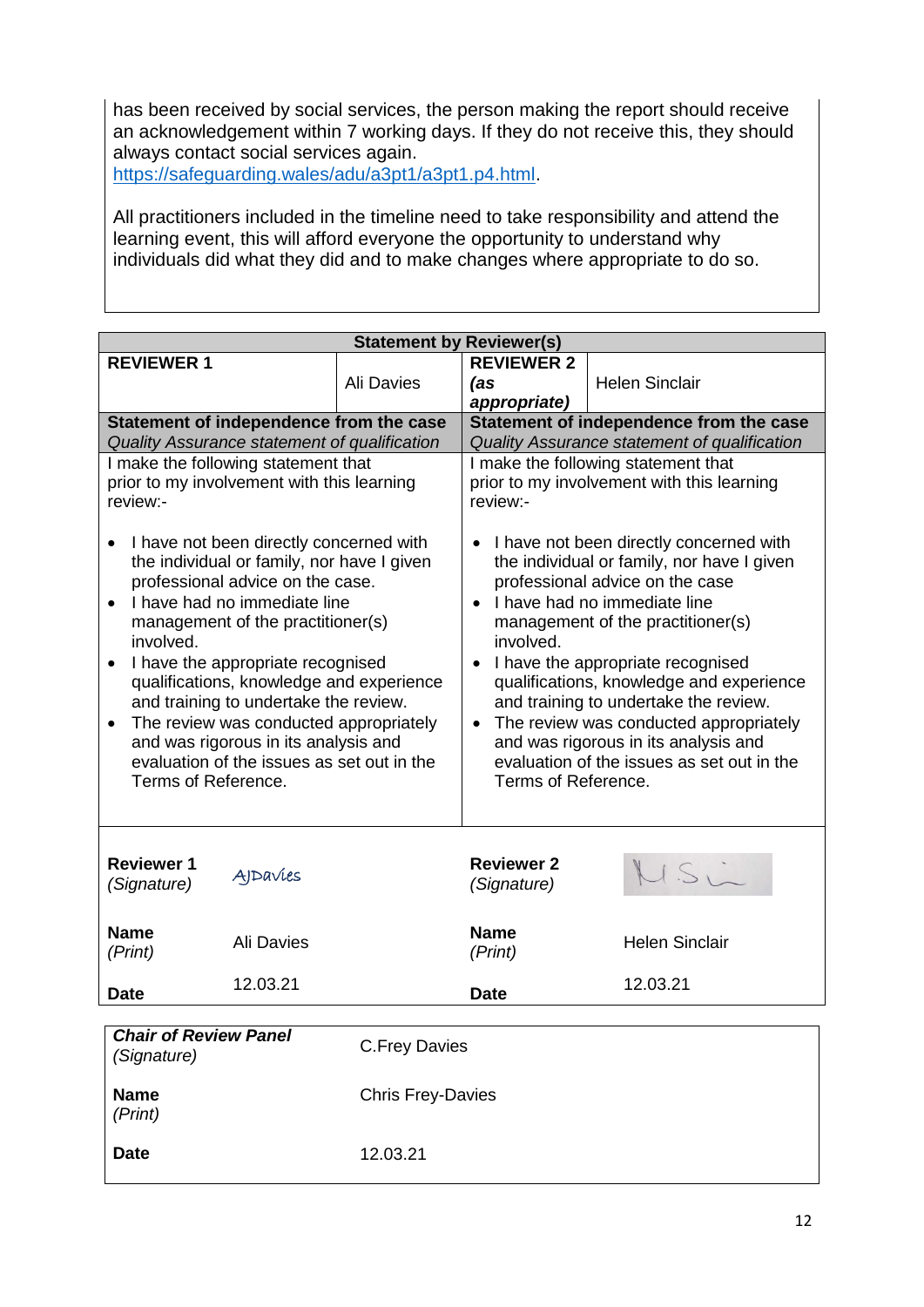#### **Adult Practice Review Process**

*To include here in brief:*

- *The process followed by the Board and the services represented on the Review Panel.*
- *A learning event was held and the services that attended.*
- *Family members had been informed, their views sought and represented throughout the learning event and feedback had been provided to them.*

The West Glamorgan Safeguarding Adult Board (WGSAB) commissioned an Adult Practice Review on 7th August 2019 on the recommendation of the Practice Review Management Group in accordance with part 7 of the Social Services and Wellbeing (Wales) Act 2014 and the underpinning Practice Guidance for Multi-Agency Adult Practice Reviews.

The Practice Review Management Group felt that this review could generate multiagency learning around self-neglect. As such the Group agreed that Mr A's case met the criteria for an Extended Adult Practice Review.

The scope of the review was from the 1<sup>st</sup> February 2017 to 15<sup>th</sup> March 2019. Following the decision to carry out this Review an Adult Practice Review Panel was formed comprising of the following;

**Chair:** Chris Frey-Davies– Neath Port Talbot CBC

**Independent Reviewers:** Ali Davies - Neath Port Talbot CBC

Helen Sinclair - Neath Port Talbot CBC

West Glamorgan Safeguarding Board management Unit.

#### **Panel Members:**

- South Wales Police
- Local Authority Adult Social Services
- Probation
- Health Board
- Local Authority Housing
- Welsh Ambulance Service Trust (WAST)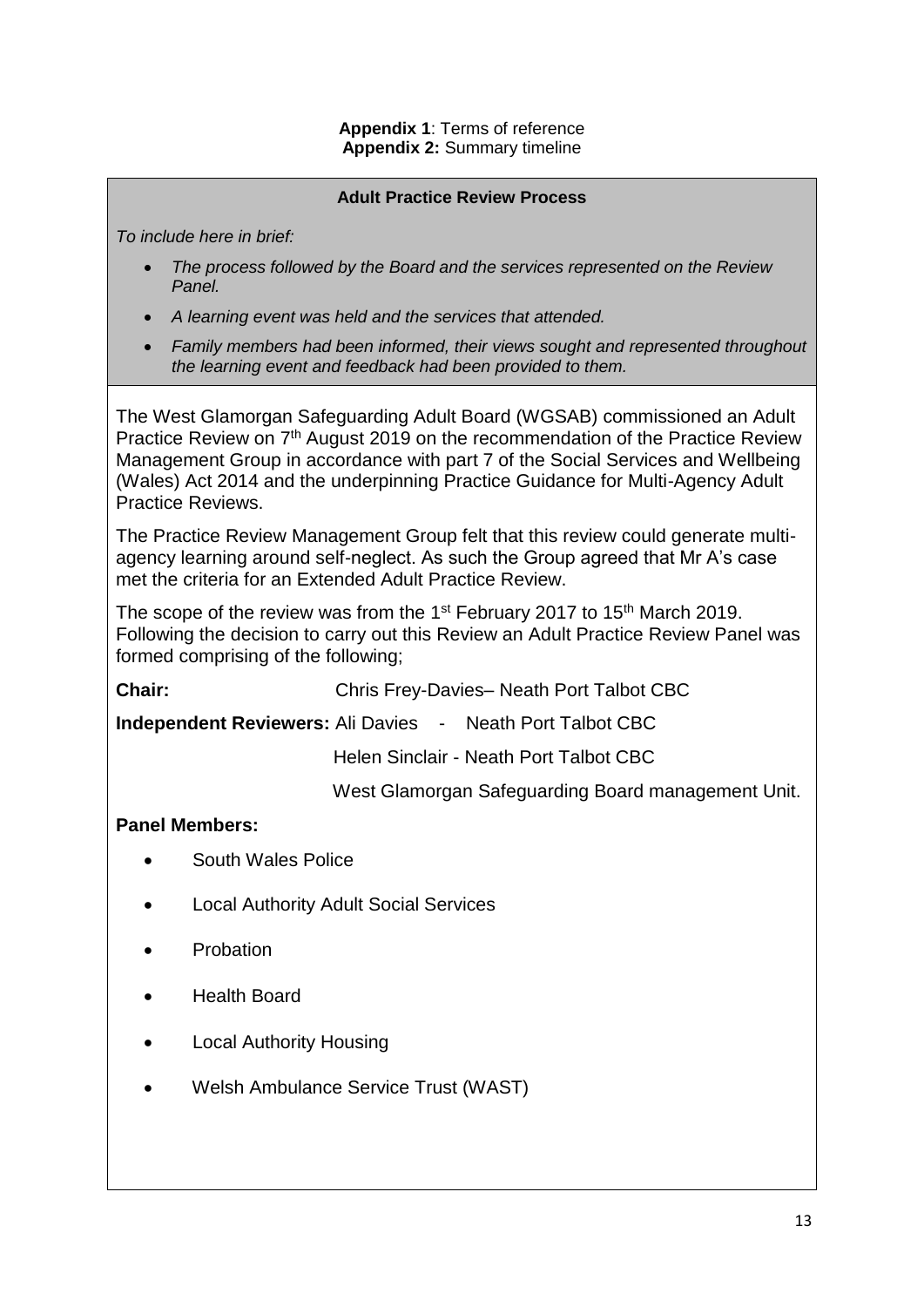- There was a delay in convening the Learning Event due to the unprecedented times of Covid 19 and working restrictions. The Learning Event was eventually held on 8<sup>th</sup> September 2020 with representation by professionals both managers and practitioners from the following partner agencies:
- WAST
- Local Authority Social Services
- Health Board representatives
- Local Authority Housing Department
- South Wales Police

The Reviewers met with the family to ensure that their wishes and views were represented at the Learning Event and within this report.

- Following the Learning Event the GP's were written to on 2 separate occasions followed up by a telephone call to offer them the opportunity to meet with the Reviewers and feed into the review process. The Reviewers spoke to the Practice Manager who confirmed that after reading the Chronology and reviewing the patient records there was nothing to add on the part of the GP Practice.
- While it is appreciated that GP's are very busy professionals their lack of availability and their understanding of the requirement for them to attend the Learning Event as outlined in Part 7 of the Social Services and Wellbeing (Wales) Act 2014 will be escalated as a recommendation from this report.

 $\Box$  Family declined involvement